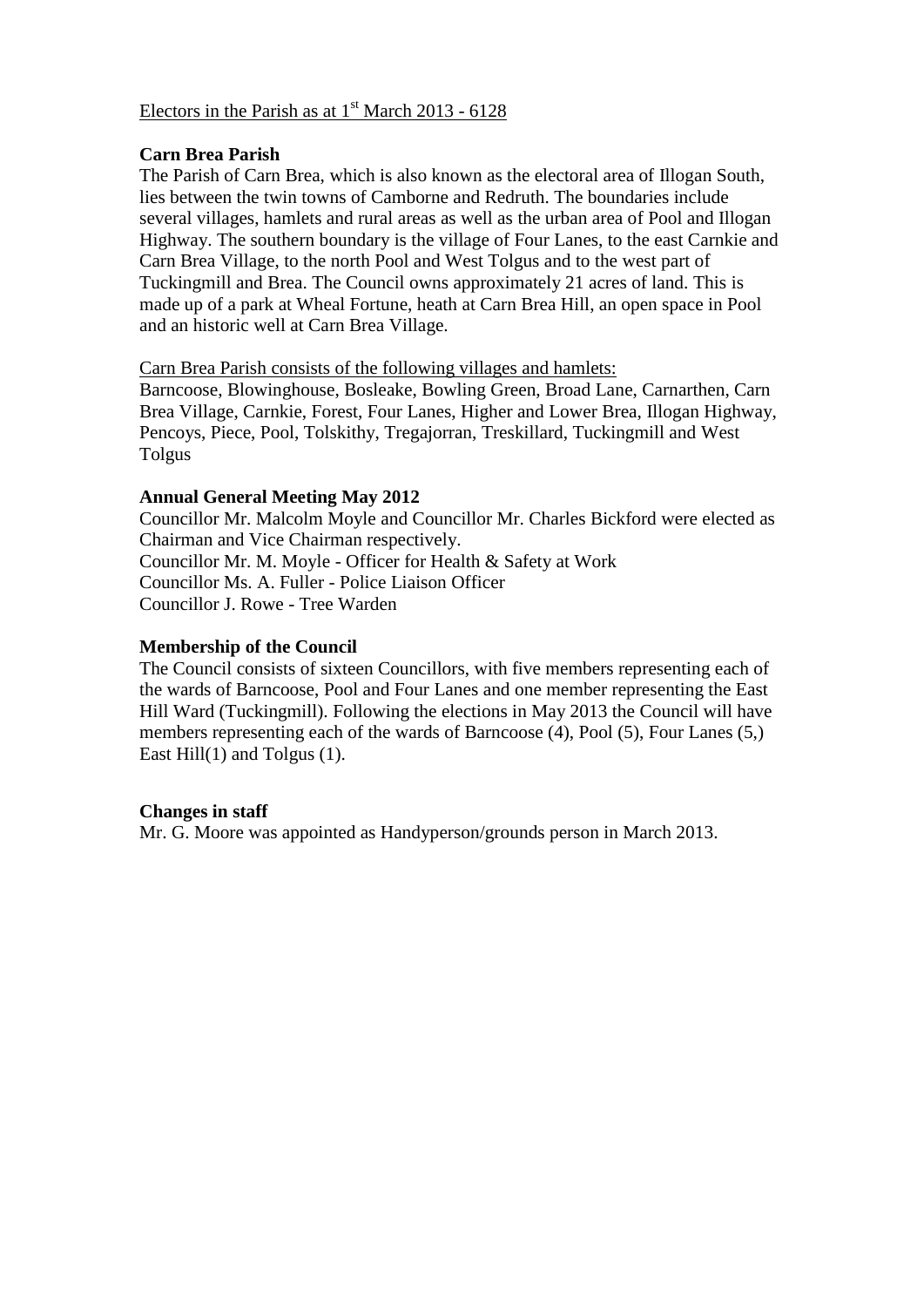### **COMMITTEE REPORTS**

#### **Planning Committee**

Under the Chairmanship of Cllr. C.E.N. Bickford the Committee made observations on 97 planning applications in the Parish.

#### **Awards**

Mr. Joe Attrill was nominated for the Clarence Coombe Award, which was presented at the Annual Parish Assembly in May 2012. Mr. D. Newman was presented with an Award for Local People at the meeting.

#### **Regeneration Committee**

#### **Historical Prints/Photographs**

The collection of historical prints and photographs depicting areas around the Parish has increased during the year. The prints are displayed in the Community Hall at the Parish Office in Moorfield Road.

#### **Pool in Bloom**

The Pool in Bloom scheme brightened the main road through Pool again this year and received many compliments from local residents. Contributions were gratefully received from local businesses.



#### **Carol Concert**

The Carol Concert was held on Tuesday, 11th December at Treloweth Community Hall. The carols were sung in the hall and accompanied by members of the St. Stythians Band and Cur Tereba Nasa Choir. The evening was well attended with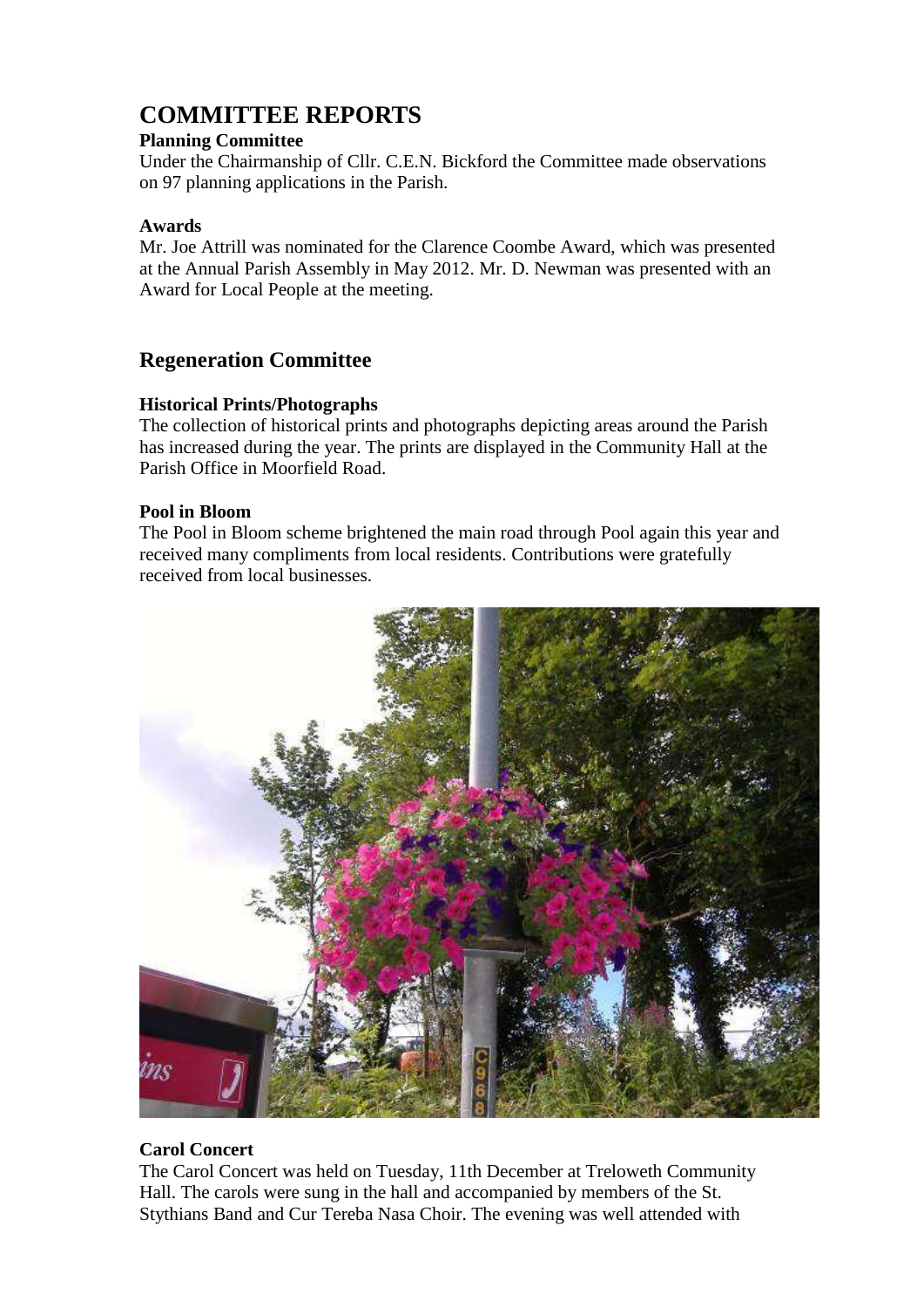mince pies, mulled wine and tea served after the carols, making an enjoyable start to the seasons festivities.

#### **Parish Newsletter/Website**

The Council has striven to improve the dissemination of information to the electorate and the Parish Newsletter has become a permanent quarterly publication. The website continues to provide information on meeting dates and forthcoming events e.g gardening competition, Remembrance Service and Carol concert. Minutes from Full Council and Planning meetings are also available on the site.

#### **Remembrance Service**

Carn Brea Parish Council's annual Remembrance Service was held at Treloweth Community Hall War Memorial on Sunday,  $4<sup>th</sup>$  November at 11.00 a.m. The Chairman of the Parish Council, Cllr. Mr. M. Moyle gave a short welcoming speech. Officiating was Mr. R. Barratt and Mr. Williams acted as Parade Marshall and organised the wreath laying. The service was conducted by Fr. Peter Fellows and the hymns were accompanied by Redruth Town Band, who also played the Reveille. Wreaths were laid on behalf of RAF Portreath, Carn Brea Parish Council, Cornwall Council, Camborne Town Council, Redruth Town Council, Illogan Parish Council, The Parachute Regiment, The Duke of Cornwall Light Infantry, Redruth Royal British Legion, Illogan Royal British Legion and the 1<sup>st</sup> Pool Guides, 1st Pool Brownies and 1<sup>st</sup> Pool Rainbows.

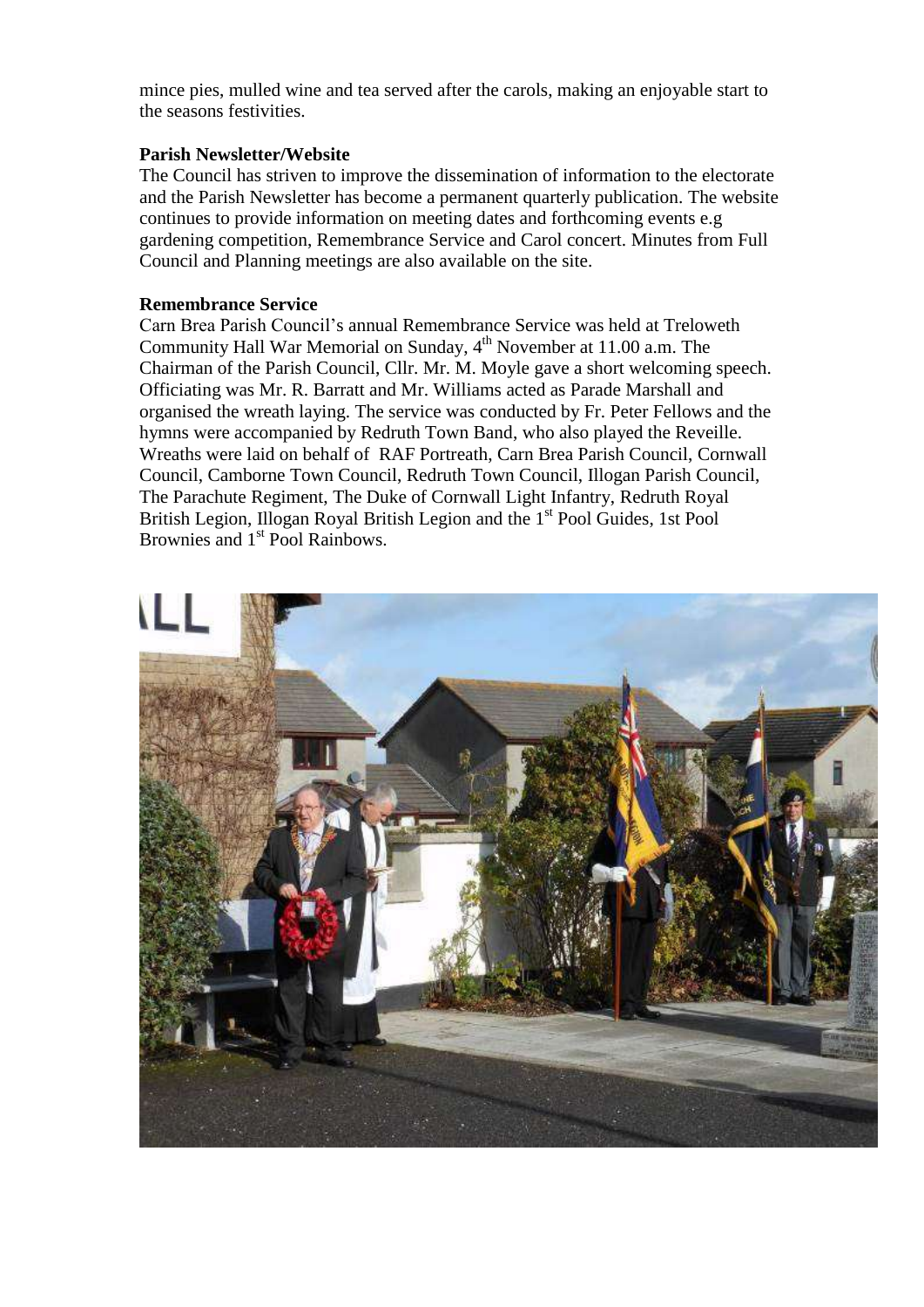#### **Bus Shelters**

Four new bus shelters have been installed in the Parish and Real Time Messengers have been installed at several shelters and bus stops.

#### **Gardening Competition**

The Parish held its third gardening competition in July. All classes in the competition were well represented and the presentation evening in September made an enjoyable evening complete with pasties, saffron buns and a slide show.

#### Government Legislation & Consultation Documents

The Parish Council continues to see a plethora of changes to Government legislation. There has been the inception of Real Time reporting to the Inland Revenue, to aid the government with the new benefit system and a new Code of Conduct for Councillors.

The Council has many consultation documents including the review of Polling Districts and Polling Places, the Charging Framework for Traffic Management, the Cornwall Local Plan, the draft Sustainable Energy Action Plan for a Green Cornwall and Route 14/18 Real Time Passenger Information.

## **Council Owned Property**

#### **Wheal Fortune Park**

#### **Treloweth Community Hall and Open Space**

Treloweth Community Hall and the Moorfield Road open space continues to be the subject of vandalism with granite benches being smashed. These acts have been reported to the local police.

Treloweth Community Hall is used most evenings for classes and activities including zumba, slimming clubs and keep fit. The hall has also been used by community groups and for charity fund raising events in the past year.

The open space at Moorfield Road has been dedicated as a Queen Elizabeth II Fields in Trust.

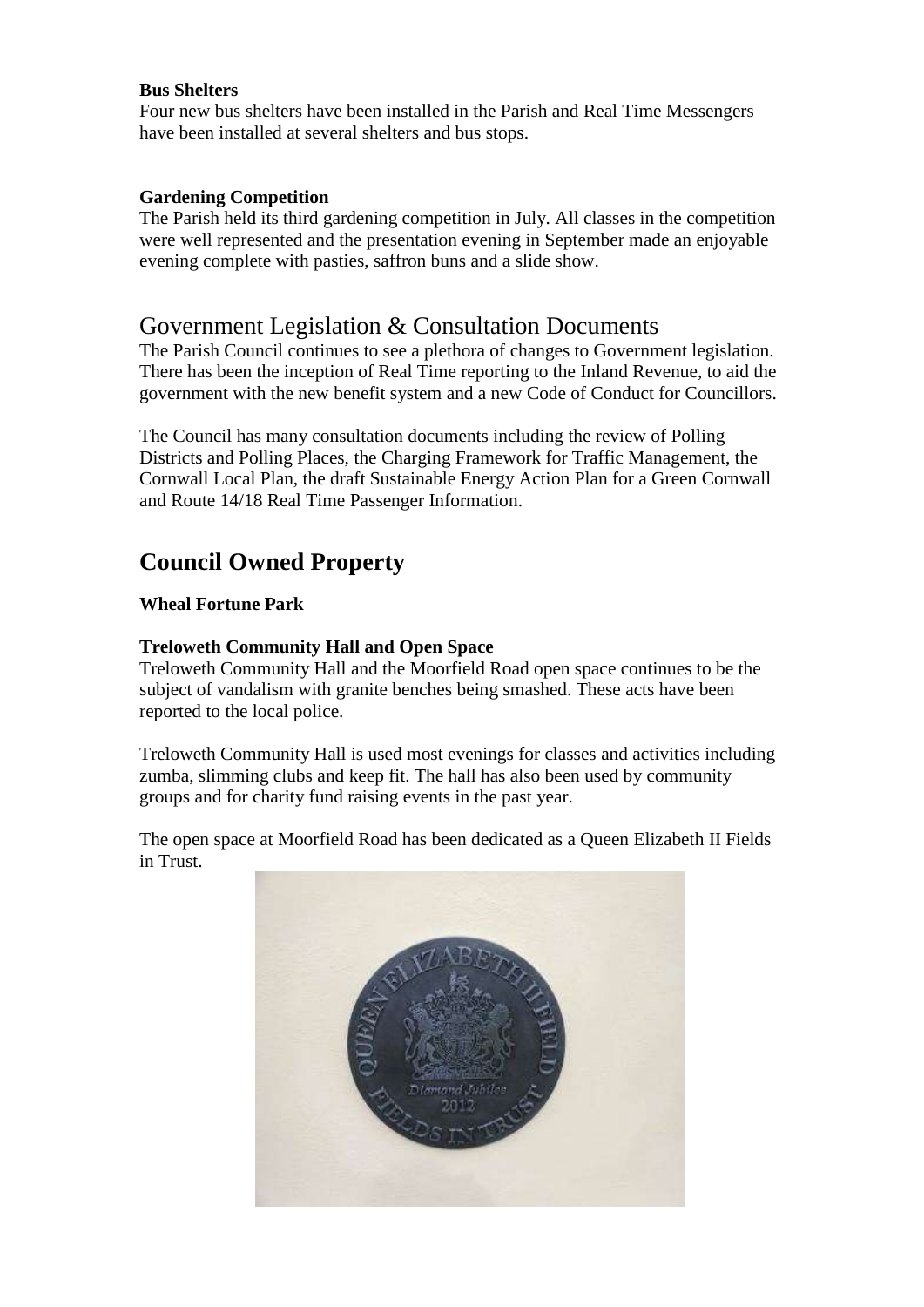The hall also contains a collection of old photographs and prints of the parish. This collection has been extended during the year.

To book the Treloweth Community Hall please contact – Mr. S. Wherry on 01209 212377

#### **Carn Brea Monument**

The Council has secured a 125 year lease from Cornwall Council on Carn Brea Monument.

#### **Chair from the old Tregajorran Chapel**.

The Council has received a donation of a chair from the old Tregajorran Chapel.

#### **Grant Aid**

The Council has a policy to encourage a community spirit in the Parish. This year a total of £850 was granted to various organisations through grants and donations to help the local community.

#### **Crime Report – May 2012 to April 2013 (figures supplied by Devon & Cornwall Police)**

- Calls made  $1830$  1739 same period last year
- Crimes Committed 565 725 same period last year

*The current police custody system does not give access to the arrest figures*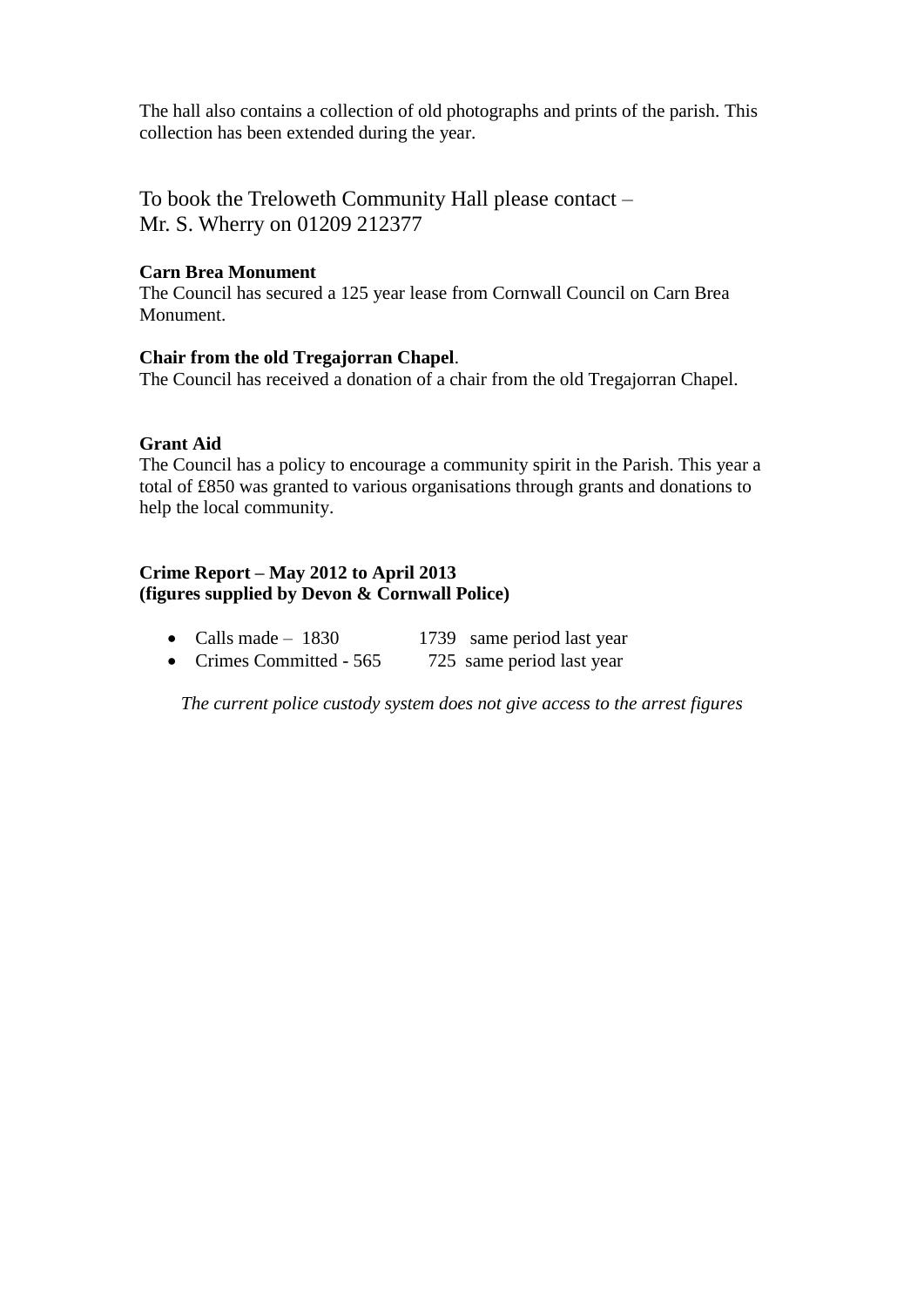#### **UN-AUDITED ACCOUNTS FOR THE FINANCIAL YEAR April 2012 – March 2013 INCOME & EXPENDITURE ACCOUNT CARN BREA PARISH COUNCIL**

| Year ended<br>$31st$ March 2012 |                                   | Year ended<br>31 <sup>st</sup> March 2013 |
|---------------------------------|-----------------------------------|-------------------------------------------|
| £                               |                                   | £                                         |
|                                 | <b>INCOME</b>                     |                                           |
| 69747                           | Precept                           | 70092                                     |
| 1473                            | Agency Services Reimbursement     | 1533                                      |
| 44                              | Interest on Investments           | 46                                        |
| 2336                            | <b>Hall Lettings</b>              | 2191                                      |
| 200                             | Grant/Donations                   | $\theta$                                  |
| 36                              | Misc income                       | $\mathbf{0}$                              |
| $\mathbf{0}$                    | Cancelled cheque                  | 191                                       |
| $\Omega$                        | Insurance refund                  | 3220                                      |
|                                 |                                   | --------                                  |
| 73836                           |                                   | 77273                                     |
|                                 | <b>EXPENDITURE</b>                |                                           |
| 11567                           | General Administration            | 12434                                     |
| 38601                           | Wages/Staff Costs                 | 35563                                     |
| 735                             | Legal / Audit Costs               | 1884                                      |
| $\overline{0}$                  | <b>Election Expenses</b>          | $\theta$                                  |
| 1542                            | Parish Paths Partnership          | 1686                                      |
| 900                             | S. 137 Payments/Donations         | 850                                       |
| 204                             | Capital Expenditure               | 3320                                      |
| 858                             | Ground Maintenance/Litter         | 391                                       |
| 1438                            | Regeneration                      | 3189                                      |
| 2698                            | Treloweth Community Hall          | 5617                                      |
| 2078                            | Newsletter                        | 2549                                      |
| 323                             | Hospitality                       | 318                                       |
| $\overline{0}$                  | Training                          | $\theta$                                  |
| 3446                            | Pool in Bloom                     | 3574                                      |
| $\mathbf{0}$                    | <b>TCH Extension</b>              | $\theta$                                  |
| 480                             | Gardening Competition             | 629                                       |
| 1520                            | In House Maintenance              | 1243                                      |
| ----------                      |                                   | --------                                  |
| 66390                           | <b>TOTAL EXPENDITURE</b>          | 73247                                     |
|                                 |                                   |                                           |
|                                 | <b>GENERAL FUND</b>               |                                           |
| 42561                           | Opening Balance at 1st April 2012 | 52373                                     |
| 73836                           | Add Total Income                  | 77273                                     |
| 116397                          |                                   | 129646                                    |
| 66390                           | Deduct Total Expenditure          | 73247                                     |
| 50007                           |                                   | 56399                                     |
| 2366                            | Transfers (to)/from Reserves      | (250)                                     |
| <u>52373</u>                    |                                   | <u>56149</u>                              |
|                                 | <b>Balance Sheet</b>              |                                           |
|                                 | FOR YEAR ENDED 31ST MARCH 2013    |                                           |
| As at                           |                                   | As at                                     |
| 31 <sup>st</sup> March 2012     |                                   | 31 <sup>st</sup> March 2013               |
| £                               |                                   | £                                         |
|                                 | <b>LONG TERM ASSETS</b>           |                                           |
| $\boldsymbol{0}$                | Investments                       | $\mathbf{0}$                              |
|                                 |                                   |                                           |
|                                 | <b>CURRENT ASSETS</b>             |                                           |
|                                 | Debtors                           |                                           |
|                                 | Prepayments                       |                                           |
| 467                             | Recoverable VAT                   | 765                                       |
| 82347                           | Bank and Cash in Hand             | 86075                                     |
| 82814                           | <b>TOTAL ASSETS</b>               | 86840                                     |
|                                 |                                   |                                           |
|                                 | <b>CURRENT LIABILITIES</b>        |                                           |
| 0                               | Creditors and Accruals            | $\mathbf{0}$                              |
|                                 |                                   |                                           |
| 82814                           | <b>NET ASSETS</b>                 | 86840                                     |
|                                 |                                   |                                           |
|                                 | <b>Represented By:</b>            |                                           |
| 52373                           | <b>GENERAL FUND</b>               | 56149                                     |
| 30441                           | <b>EARMARKED RESERVES</b>         | 30691                                     |
| 82814                           |                                   | 86840                                     |

**The above statement represents fairly the financial position of the authority as at 31st March 2013, and reflects its income and expenditure during the year.**